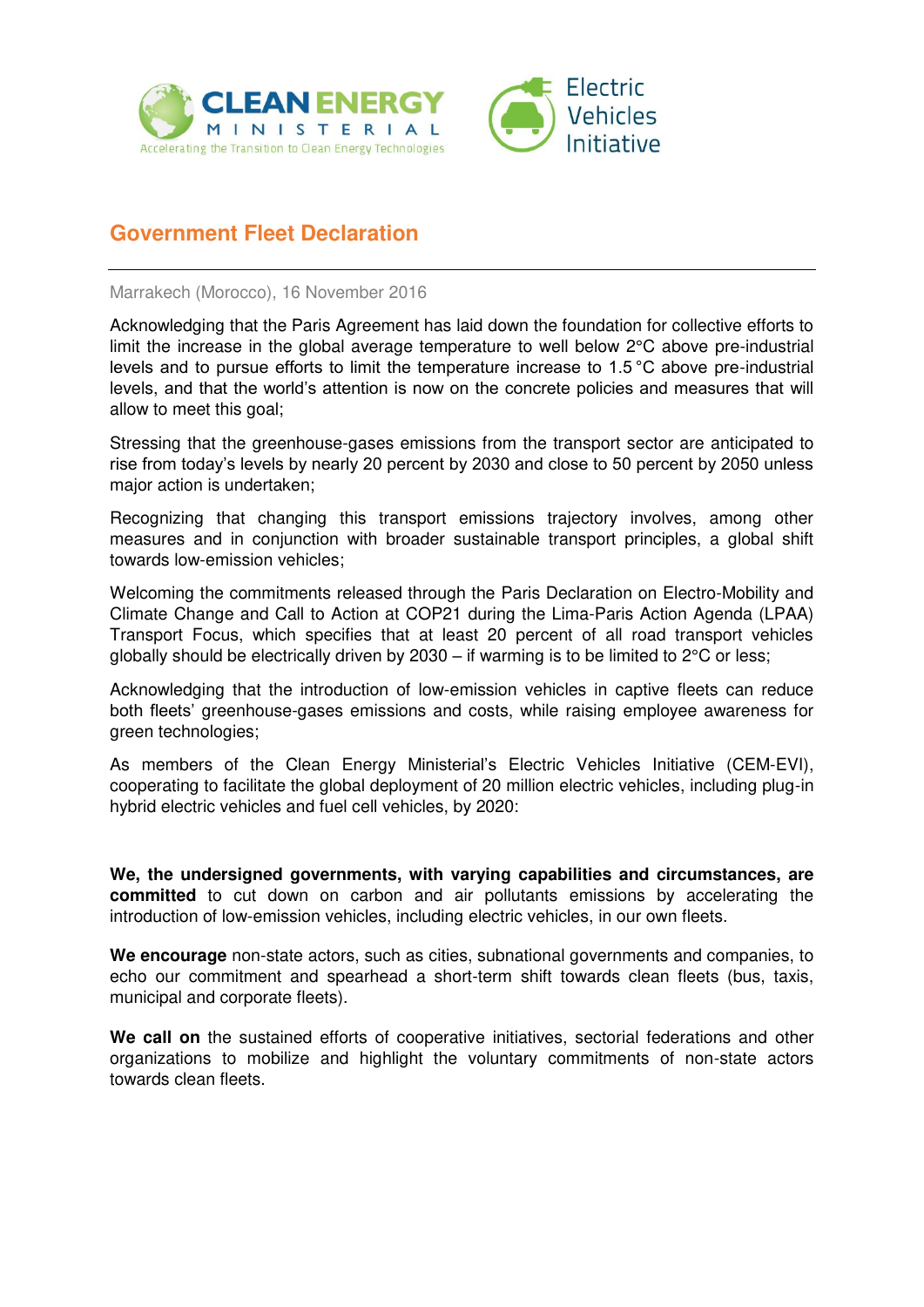



# **Signatory governments**

This Declaration is an open document; additional signatory governments are welcomed, whether or not they are CEM EVI members.

Contact: Pierpaolo Cazzola (EVI Coordinator) [transportinfo@iea.org](mailto:transportinfo@iea.org) 

## **CEM EVI members**

## **Canada**

In December 2015, as part of COP21, Canada joined 195 other countries in committing to do our part to lower our GHG emissions, and address climate change. The Government of Canada is proud to re-affirm these commitments, and again join the international community which has, today, committed to lead by example and accelerate the deployment of lower emitting vehicles in government operations.

Canada is a leader in the fight against climate change. Both overseas and at home, we are taking action to reduce carbon pollution, spark innovation, and create jobs during what many are calling the clean energy century. But leadership starts with government itself. That is why we are committed to reducing emissions from government operations by 40 percent by 2030 (based on 2005 levels), and will strive to achieve this goal even earlier, by 2025. The federal government will use cleaner energy and become more energy efficient across many areas from buildings, to transportation, to buying more sustainable products. A portion of these reductions will be achieved through strategic investments in the use of electric vehicles in our fleets, as well as building the requisite recharging infrastructure. We will also work with our Provincial and Territorial partners to encourage all levels of government to deploy lower emitting vehicles in their operations, through the establishment of best-practices and sharing of the experiences learned from early adopters.

### **China**

<u>.</u>

The Chinese government promulgated in 2014 the *Implementation Plan for the Purchase of New Energy Vehicles by Government Organs and Public Institutions* [\(link\)](http://www.ggj.gov.cn/zcfg/zcfgggjgjn/201407/t20140711_286066.htm).

From 2014 to 2016, new energy vehicles<sup>1</sup> accounted for a minimum of 30% of annual new vehicles purchased by government departments, government organs and public institutions at the level of central government. The minimum percentage of new energy vehicles in annual purchases by the categories of institutions listed above will gradually increase in subsequent years.

<sup>&</sup>lt;sup>1</sup> New energy vehicles include Battery Electric Vehicles (BEVs), Plug-in Hybrid Electric Vehicles (PHEVs), Fuel cell Electric Vehicles (FCEVs), vehicles using hydrogen and dimethyl ether as a fuel, and other vehicles with highly efficient energy storage devices. BEVs and PHEVs have been those with the most significant market uptake.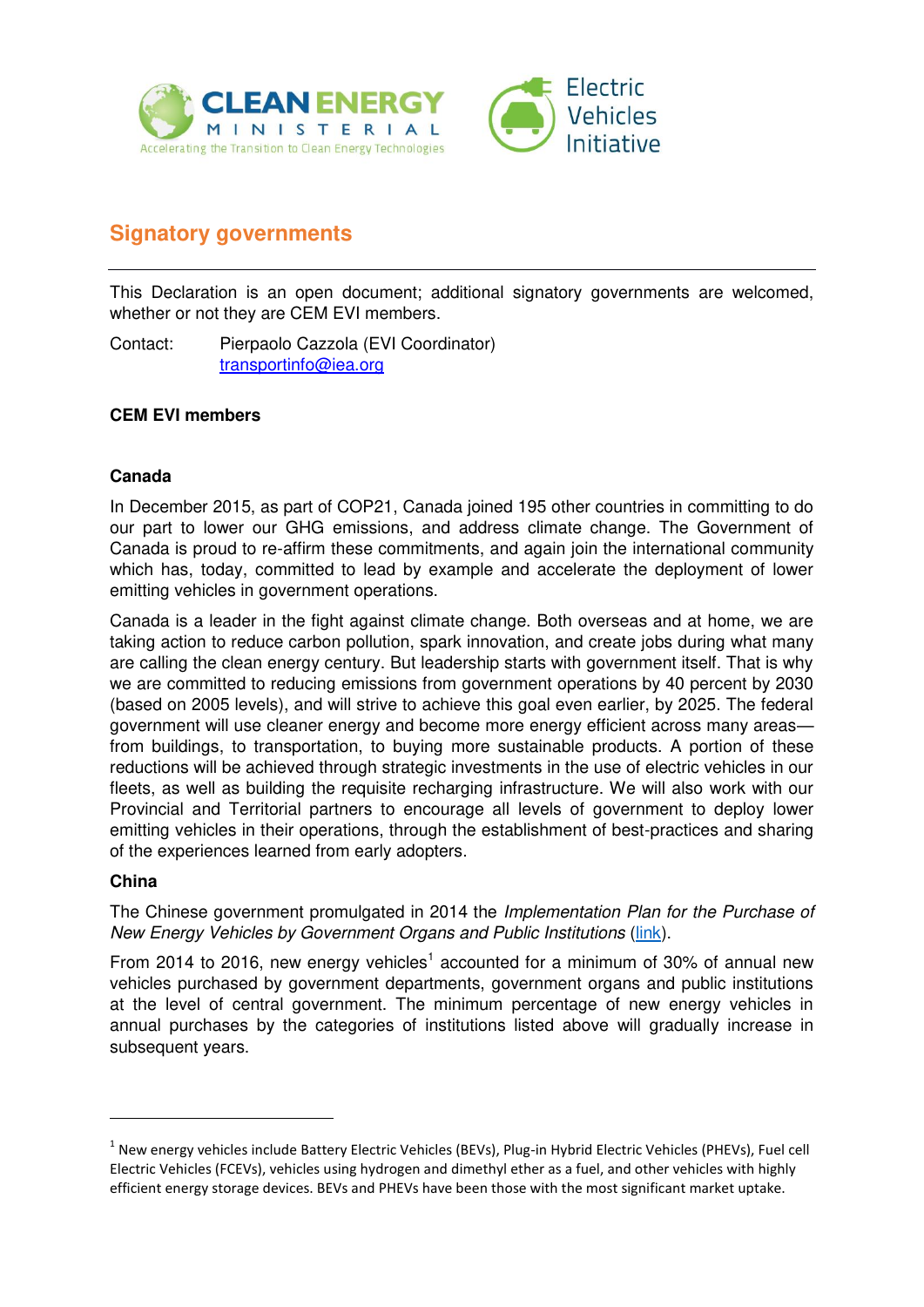



The Implementation Plan further mandates minimum procurement shares by municipal and regional government organs and public institutions. In 2014, at least 10% of new vehicle purchases by regional and local organs and institutions were required to be new energy vehicles. The 2014 minimum procurement share is 15% in municipal and regional government organs and public institutions located in key developed regions and regions where particulate matter (PM) concentrations are particularly high. The minimum percentage increased for municipal and regional organs to 20% in 2015 and to 30% in 2016 and will subsequently gradually increase annually thereafter.

### **France**

Since the adoption of the *Energy Transition for the Green Growth Act* in 2015 [\(link\)](http://www.developpement-durable.gouv.fr/-La-loi-relative-a-la-transition-.html), the French State and its public bodies are committed to introduce a minimum share of 50% of vehicles with low emissions of  $CO<sub>2</sub>$  and air pollutants<sup>2</sup>, including primarily BEVs and PHEVs, when renewing their fleets.

Local authorities are subject to the same requirement, with a minimum threshold set at 20% of the vehicles they will purchase to renew their fleets.

This is expected to result in 5 000 low emission vehicles per year for the central government and its public bodies and 4 000 low emission vehicles per year for local authorities from  $1<sup>st</sup>$ January 2017.

All new buses and coaches that shall be acquired for public transport services from 2025 onwards must also be low-emission vehicles.

### **Japan**

The Japanese *Plan for Global Warming Countermeasures Related to Government Affairs* [\(link\)](http://www.kantei.go.jp/jp/singi/ondanka/kaisai/dai35/pdf/jisshi_yoryo.pdf) illustrates that the Japanese government is making every effort to ensure that, by 2030, all government vehicles will be next-generation vehicles<sup>3</sup>, except in cases where no alternative next-generation vehicles exist<sup>4</sup>.

As an intermediate goal, the Japanese government is making every effort aiming to ensure that, by 2020, approximately 40% of the governmental vehicle fleet (close to 9 thousand vehicles out of 22.6 thousand in the governmental fleet) will be composed by next-generation vehicles. This means that most of the governmental vehicles scheduled for renewal will need to be next-generation vehicles from now to 2020.

Governmental action on the renewal of its vehicle feet is expected to contribute significantly to the aim of the Japanese *Road Map for the Dissemination of Electric and Plug-in Hybrid Vehicles* to increase to one million the total stock of electric and plug-in hybrid vehicles.

### **Norway**

<u>.</u>

Norway has ratified the Paris Agreement on climate change [\(link\)](http://www.norway-geneva.org/OTHER-TOPICS/Norway-ratified-the-Paris-Agreement/#.WCwljXkzXct) and committed to 40 percent reduction of greenhouse gas emissions by 2030 compared with the 1990 level. As part of this agreement, Norway will continue their efforts for greenhouse gas reduction in the

<sup>&</sup>lt;sup>2</sup> These vehicles have not yet been defined in detail. They are likely to include vehicles emitting less than 60 g of CO<sub>2</sub>/km on a tank-to-wheel basis. As a result, they shall include primarily BEVs and PHEVs.

 $3$  Including hybrid, electric, plug-in hybrid, fuel cell, clean diesel and compressed natural gas vehicles.

 $4$ This is the case for specialized vehicles such as emergency response vehicles and snow plow trucks.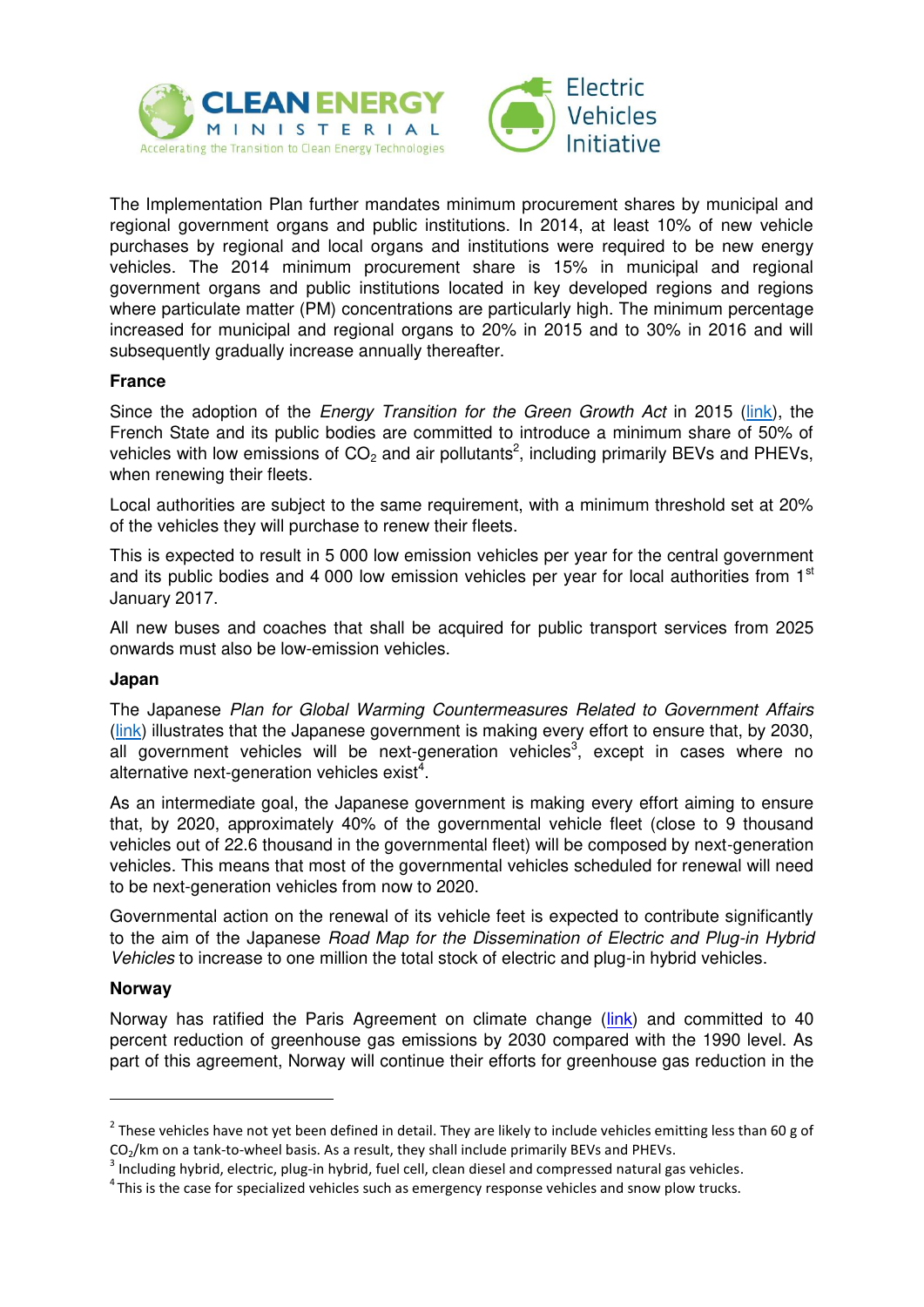



road transport sector. This will be central in our new National Transport plan for 2018-2029 that will be ready in the spring of 2017.

In May 2016, Norway became the fourth country in the world to reach 100,000 electric vehicles sold after the United States, China and Japan [\(link\)](http://www.hybridcars.com/norway-is-fourth-country-to-register-100000-plug-in-cars/); and had 112,203 electric vehicles on the road in July 2016, of which a vast majority are all-electric [\(link\)](http://elbil.no/english/norwegian-ev-market/). Norway has the highest number of electric vehicles per capita in the world [\(link\)](https://www.toi.no/getfile.php?mmfileid=41187). In 2015, market shares of electric cars of the annual sales reached 22% (17% all-electric vehicles and 5% plug-in hybrid electric vehicles) [\(link\)](http://www.eafo.eu/content/norway). The proportion of electric vehicles has now reached approximately 4% of the total passenger car fleet.

The high proportion of electric vehicles has been spurred by a number of economic and other incentives: for electric vehicles there is no purchase tax, no VAT, reduced annual fee and reduced benefit tax for electric cars used as company cars. In addition, electric vehicles have free passage on toll roads, access to public transport lanes and free passage on ferries connecting national roads.

#### **Sweden**

The Swedish government has announced that Sweden will be one of the world's first fossilfree welfare nations, and that in the long term our energy system will be based on 100 per cent renewable energy.

The transport sector is a particular challenge in the work that lies ahead of us, working towards this ambition. Electric vehicles are expected to play a key role and government fleets can act as precursors. Apart from general incentives, promoting environmental-friendly and electric vehicles, the Swedish government has launched particular incentives directed towards governmental fleets [\(link\)](https://www.riksdagen.se/sv/dokument-lagar/dokument/svensk-forfattningssamling/forordning-20091-om-miljo--och_sfs-2009-1). One example is that governmental agencies are forced to consider the environmental aspect in the procurement of vehicles, by purchasing electric vehicles or by using biofuels. Another example is a recently launched subsidy for electric buses used in public transport: Public transport agencies will receive up to 700 000 SEK for each electric bus and up to 350 000 SEK for each plug in hybrid bus [\(link\)](https://www.riksdagen.se/sv/dokument-lagar/dokument/svensk-forfattningssamling/forordning-2016836-om-elbusspremie_sfs-2016-836).

### **United Kingdom**

The Government of the United Kingdom (UK) has a commitment [\(link\)](http://s3-eu-west-1.amazonaws.com/manifesto2015/ConservativeManifesto2015.pdf) that nearly all cars and vans in the UK will be zero emission by 2050, and has committed over £ 600 million in the period 2015-2020 to support this. Government and wider public sector fleets must show leadership in supporting the inevitable switch to ultra low emission vehicles (ULEVs). A number of programmes, led by the Office for Low Emission Vehicles [\(link\)](http://www.gov.uk/olev), are aimed at supporting the UK public sector in the uptake of ULEVs.

The UK Government has reviewed the largest UK public sector fleets to assess the opportunity for vehicles in these fleets to be switched to ULEVs. As a first positive step in this transition, a  $E$  5 million public sector ULEV readiness programme [\(link\)](https://www.gov.uk/government/publications/ultra-low-emission-vehicles-getting-wider-public-sector-fleets-ready) is bringing 300 vehicles into the public sector fleet and supporting the installation of appropriate recharging infrastructure.

The UK Government worked with 12 local authorities on specific measures to increase the uptake of ULEVs and has supported action in 8 key areas under the UK's  $E$  40 million Go Ultra Low City scheme ( $link$ ). Three exemplar cities – Bristol, Nottingham and Milton Keynes – have committed to increase the number of ULEVs in their fleets by around 200 vehicles.